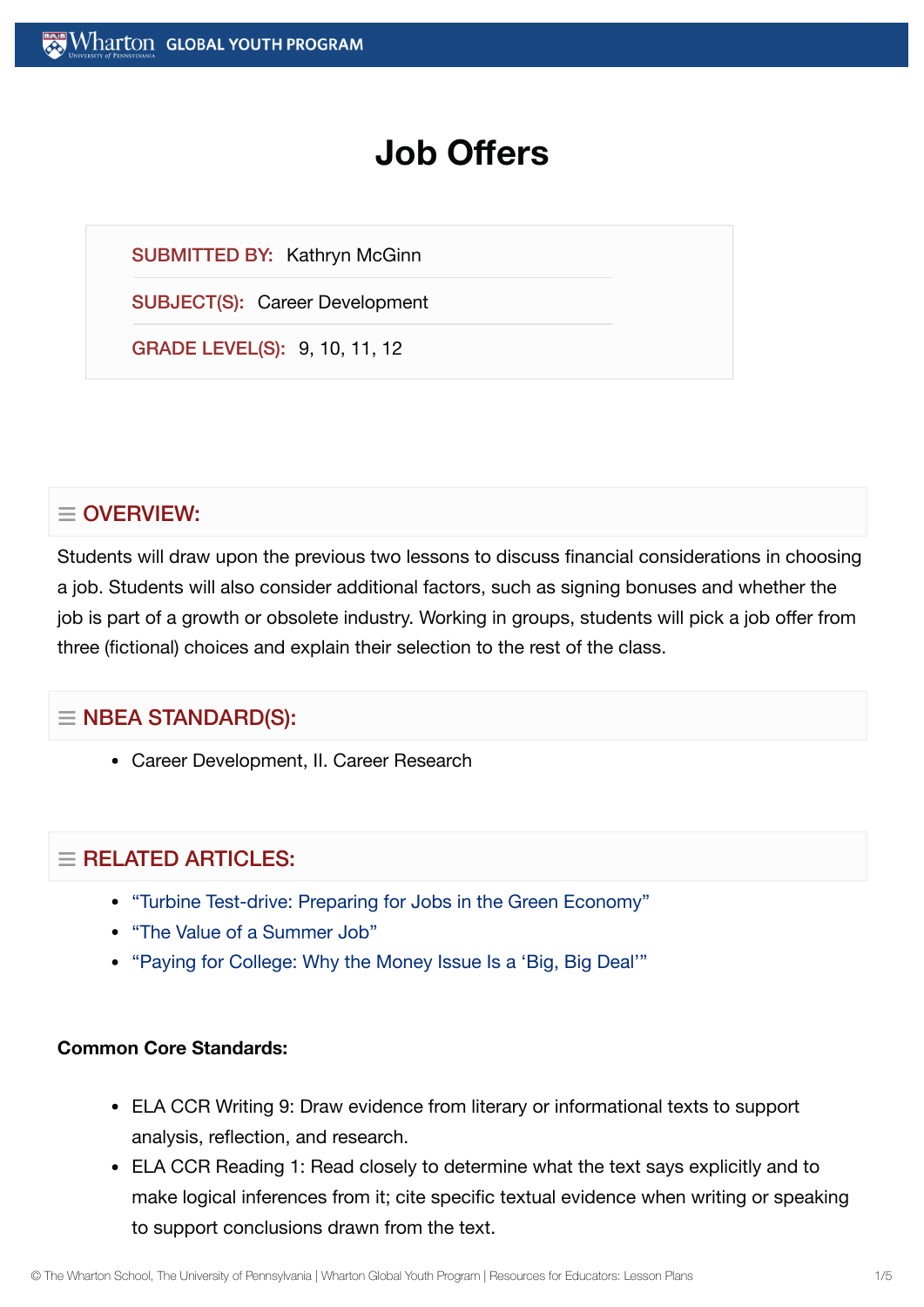# $\mathbf{W}$  Wharton Global youth program

- ELA CCR Speaking and Listening 1: Prepare for and participate effectively in a range of conversations and collaborations with diverse partners, building on others' ideas and expressing their own clearly and persuasively.
- ELA CCR Speaking and Listening 4: Present information, findings, and supporting evidence such that listeners can follow the line of reasoning and the organization, development, and style are appropriate to task, purpose, and audience.

#### **Objectives/Purposes:**

- Students will understand different elements of job offers and weigh their relative importance in choosing the right career.
- Students will work constructively in groups to compile and present information.

#### **Other Resources/Materials:**

• Sample job offers [\(Handout](https://globalyouth.wharton.upenn.edu/wp-content/uploads/2012/01/Career-Development-26_handoutA.pdf) A)

## **Activities:**

1. Ask students to reflect on the previous lessons about paychecks and retirement plans. Based on what they learned, what are some characteristics that are important to look for when choosing a job? Write a list on the board as students brainstorm ideas. Ask students, besides salary, what are some other important elements to consider when looking into a career? When students are finished sharing ideas, discuss the list. Explain that in this lesson, students are going to learn about even more aspects to consider, including: signing bonuses, capital gains taxes and growth v. obsolete industries (Students may have mentioned these ideas already in their brainstorming; if so, that's great! Tell students that we are going to dig deeper into these ideas for the lesson.)

## *(5 mins)*

2. Share the Wharton Global Youth Program definitions of "signing bonus" and "capital gains tax" and explain how they are connected (i.e., signing bonuses are subject to capital gains taxes).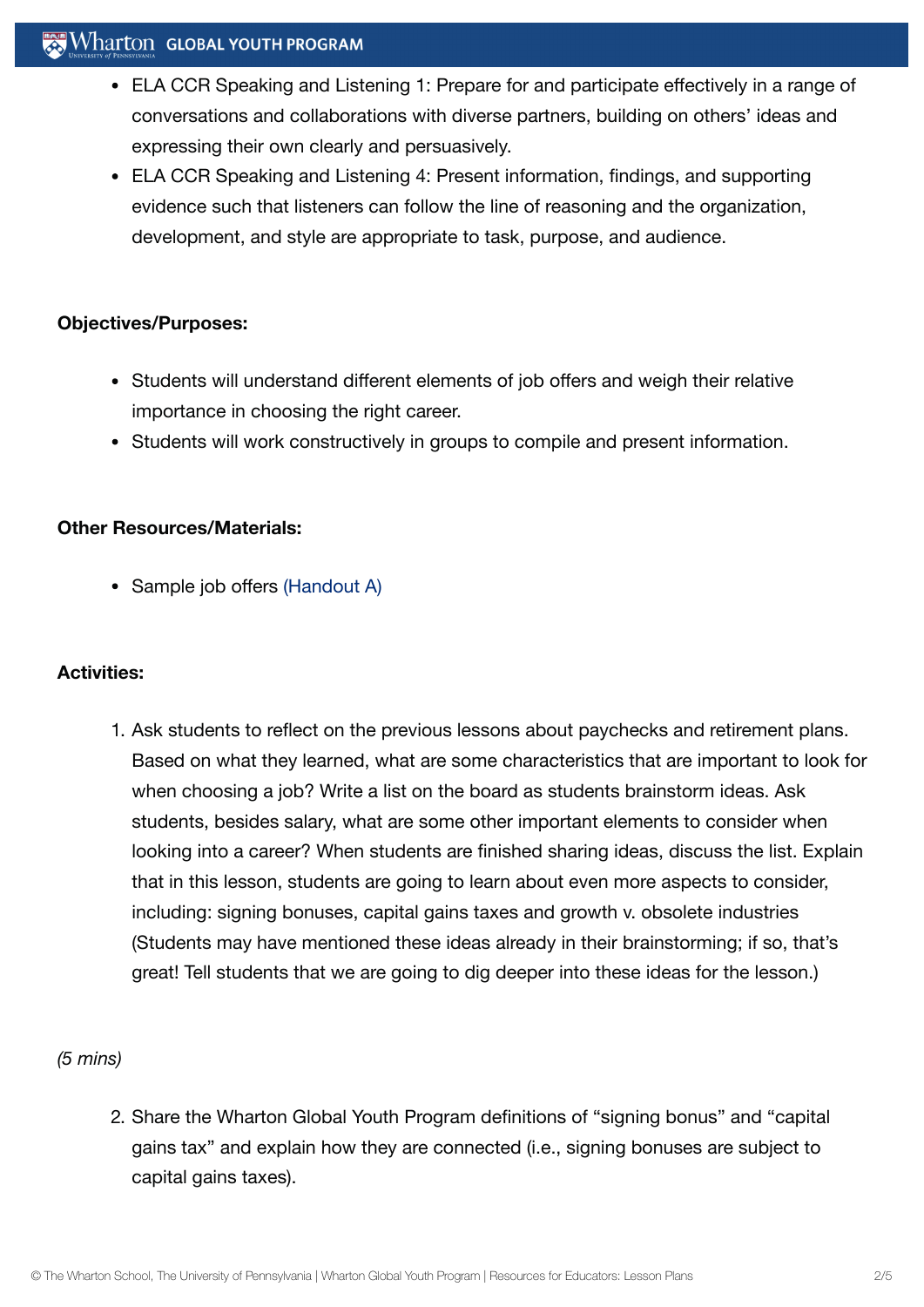# $\mathbb{R}$  Wharton Global youth program

- Signing bonus: A signing bonus is a financial incentive offered to an employee for accepting a job offer. Randy Moss refused to agree to the contract until he received a higher signing bonus.
- Capital gains tax: Capital gains tax is the tax that the government assesses on changes in value of the assets held for investment purposes. When the student's parents sold its shares in IBM to pay her tuition bill, they also paid \$1500 in capital gains taxes to the Internal Revenue Service.

#### *(5 mins)*

- 3. Hand out "Turbine [Test-drive:](https://globalyouth.wharton.upenn.edu/articles/turbine-test-drive-teens-prepare-for-jobs-in-the-green-economy/) Preparing for Jobs in the Green Economy." Have students read the article, as they read, students should consider:
- a. What is the "green economy"?
	- Jobs that relate to the environment, everything including alternative energy to green building, and water management
- b. Why are "green" jobs considered part of a growth industry?
	- Companies are looking for graduates with skills in renewable energy
	- Jobs are available in energy research and development, consulting, and the utility industry
	- Companies involved in solar, wind, biofuels, energy efficiency, green building, and other sustainable efforts are growing

#### *(5 mins)*

4. Brainstorm a list of "growth industries" on the board. Ask students to consider what it means to be an "obsolete" (outdated) industry, and have students brainstorm examples of these types of jobs.

#### *Growth industries*

#### • Green jobs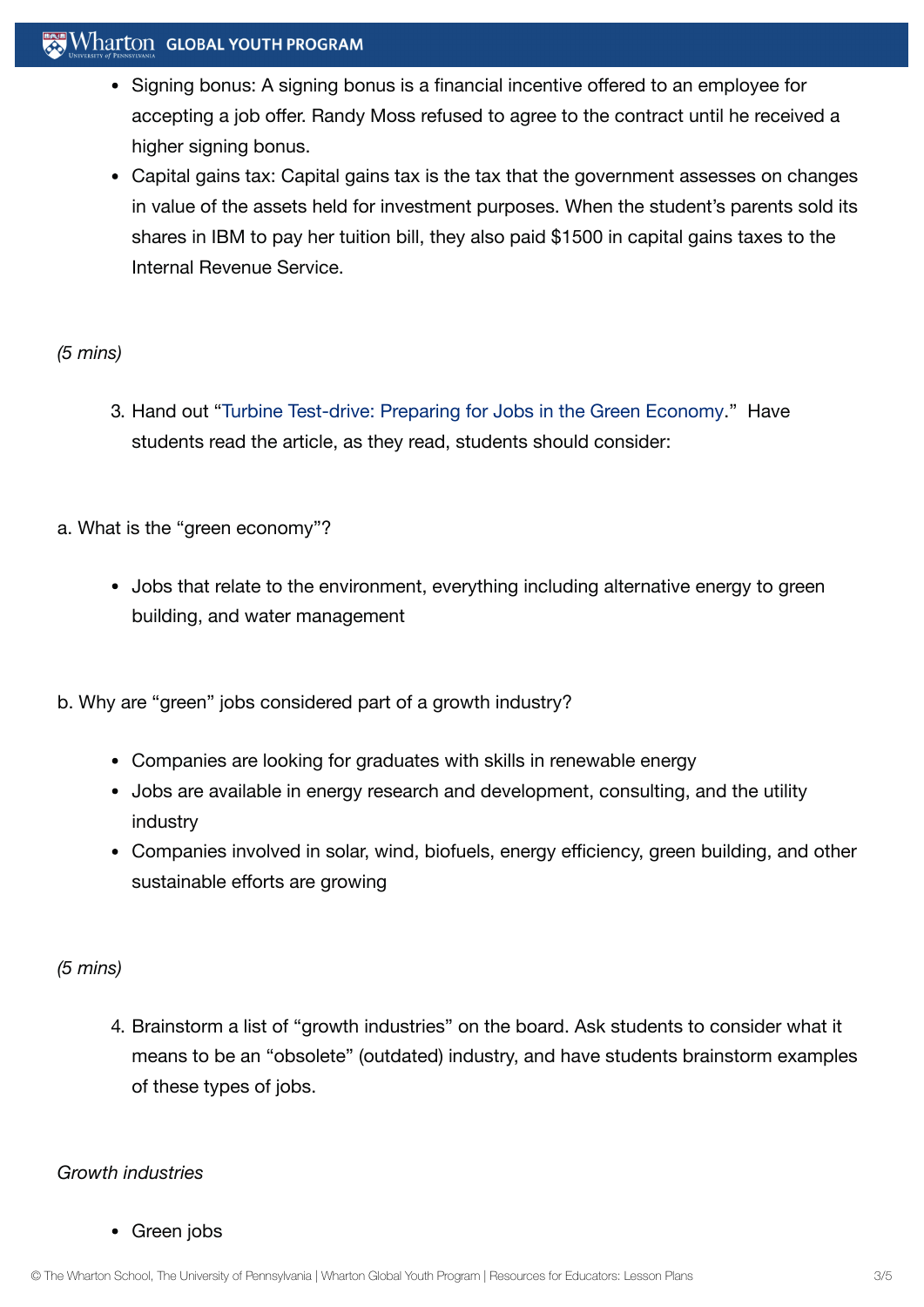- Elderly Services (as baby boomers age)
- Cable/Satellite programming
- Computer Systems design
- Health care services
- e-Commerce
- Job training/career consulting

#### *Obsolete Industries*

- Wired telecommunications carriers
- Newspaper publishing
- DVD, game, and video rental
- Record stores
- Photofinishing
- Manufacturing (e.g., paper mills, textile mills)

#### *(5 mins)*

5. Tell students that you have some exciting news: you have three fantastic job offers for them. Students need to work in groups of three to four to pick which job offer they will accept. Students should take into consideration all the elements they've discussed today, including financial considerations (such as signing bonuses and retirement plans) and potential for growth and advancement. On a piece of newsprint, students should write the title of the job they've chosen and list the reasons why.

## *(10 mins)*

6. Each group shares with the class.

## *(10 mins)*

## **Tying It All Together:**

Ask students if it was difficult to choose a job. Why or why not? Besides practical considerations, such as salary and opportunities for advancement, what other factors